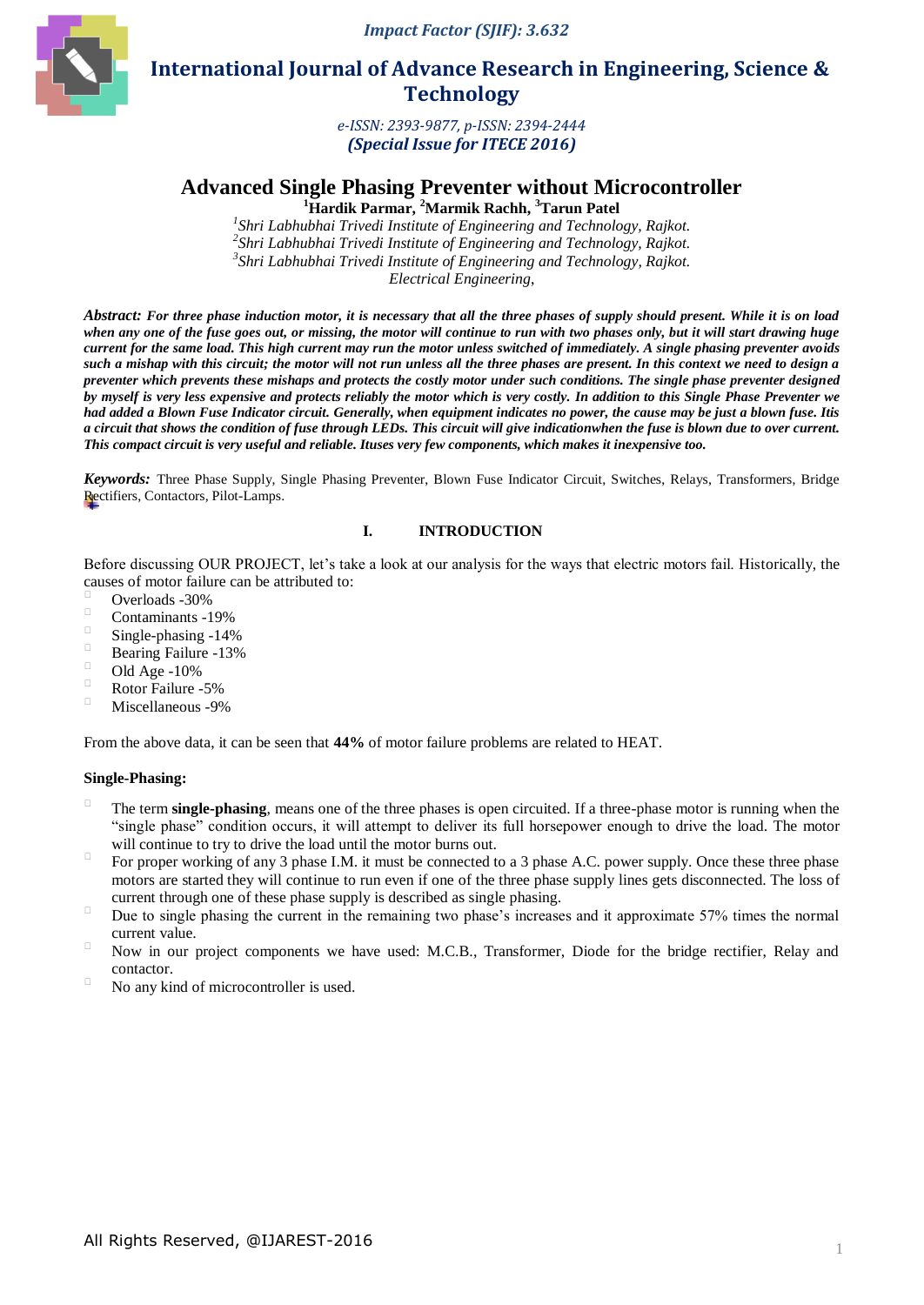*International Journal of Advance Research in Engineering, Science & Technology (IJAREST) (Special Issue for ITECE 2016), e-ISSN:* 2393-9877*, print-ISSN:* 2394-2444

## **II. COMPONENTS TO BE USEDLIST OF COMPONENT**

- 1. M.C.B.
- 2. PILOT LAMP
- 3. PREVENTER CIRCUIT
	- TRANSFORMER
		- BRIDGE RECTIFIER
	- RELAY
- 4. CONTACTOR
- 5. SWITCHES
- 6. BLOWN FUSE INDICATOR CIRCUIT
	- FUSE
	- IC MCT2E
	- DIODES
	- LEDS
	- RESISTOR
	- PIEZO BUZZER

### **III. BLOCK DIAGRAM**





In our project the Single Phasing fault takes place by switching OFF the Toggle switch which is connected in series with R phase before the M.C.B. .We can turn the switch manually OFF, to form Single Phasing fault. As mentioned above we got three tapings from M.C.B. One taping is given to Pilot Lamps. Pilot Lamps are used for indication that the phase is live or not. If the phase is not live means if it is breakdown then the respective Pilot Lamp will not glow. The pilot lamps consists of LED. It requires single phase supply means one phase and one neutral. Second taping is given to Contactor. Contactor is placed between load and M.C.B. Contactor is used as Tripping Device in our project. Contactor also requires Single Phase Supply 230V. This supply is required by the contactor coil to form magnetic field. This field is required to pull the metallic plunger downside. Due to this contacts are connected of load and supply. When the Single Phase Supply is disconnected then the electromagnetic coil of contactor fails to generate the magnetic field. Due to this the spring which is connected to plunger to apply reverse force will increase and the plunger will move upward and the contacts will open so the load can't get the supply. The third and last but not least taping is given to preventer circuit. We have used three set of three components consisting Transformer, Bridge Rectifier and Relay.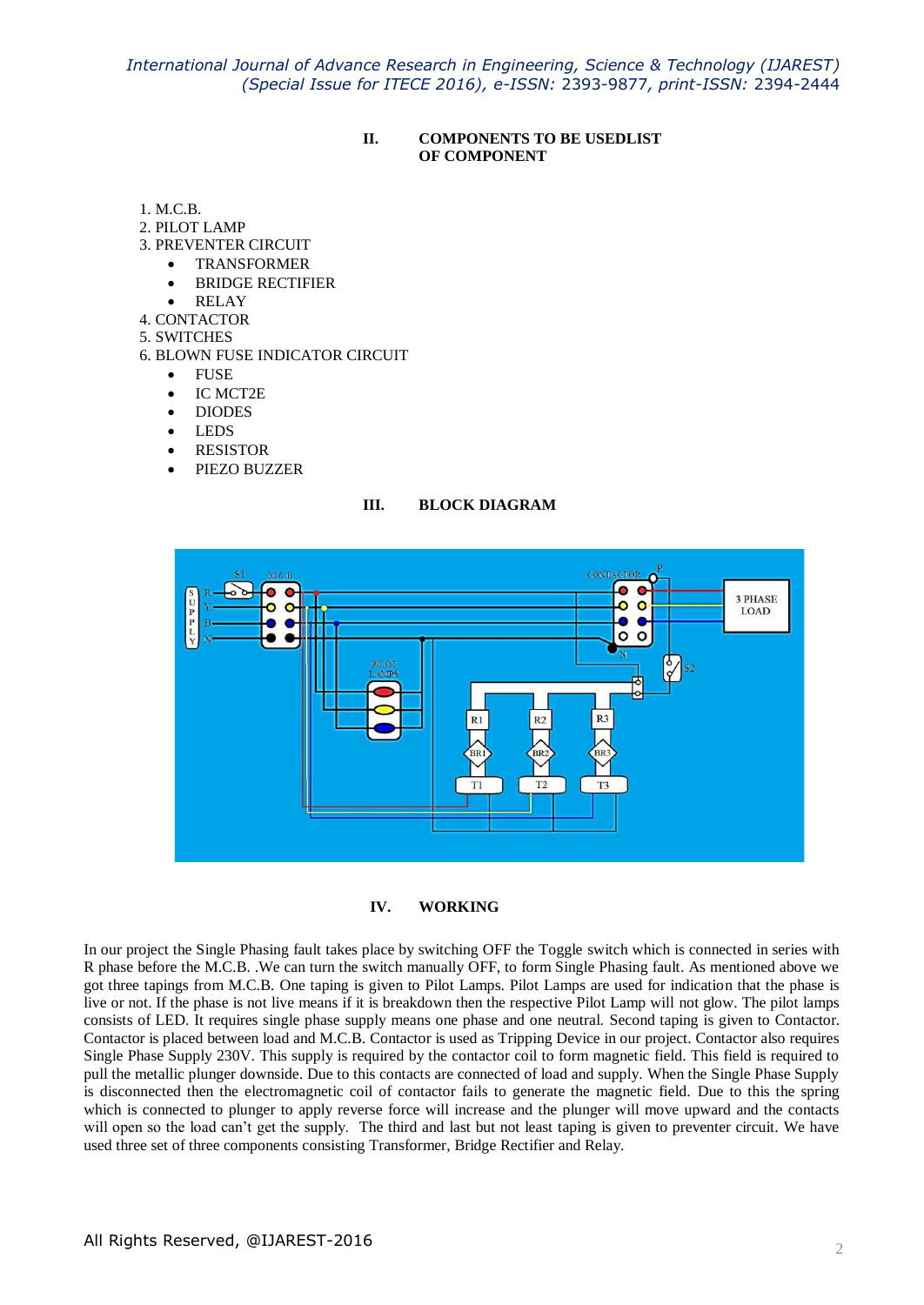# *International Journal of Advance Research in Engineering, Science & Technology (IJAREST) (Special Issue for ITECE 2016), e-ISSN:* 2393-9877*, print-ISSN:* 2394-2444

The taping of each phase is directly connected to the respective phase transformer. All the three transformers are step down type with rating 230V to 12V. The output of transformer 12V AC is applied to the Bridge Rectifier. Bridge Rectifier is used to convert AC power into DC power. The output of transformer 12V AC is taken as input to Bridge Rectifier and it is converted to 12V DC. We used bridge rectifier because the relays we have used are operated on 12V DC. The three relays in our preventer circuit are connected in series with each other. The DC supply is applied to the relay coil. The coil forms magnetic field which holds the COM in direction of NO terminal. As the relays are connected in series so due to above action the next relay gets the supply. When the coil lost supply, the COM terminal moves to the NC terminal so the circuit is open circuited. Now when the single phasing fault takes place the faulty phase transformer lost the input. So the output of transformer is zero as there is no input due to respective phase breakdown. As the transformer output is zero so the rectifier input is zero. Due to above reason the output of rectifier is zero so the relay coil lost the supply an as discussed above the relay circuit will be opened. And the contactor coil lost supply as its supply is dependent on relay circuit. So the contactor coil stops to generate magnetic field and the plunger will move downside so the contacts of contactor will open and the load will be disconnected from the supply.



## **V. FUSE BLOWN INDICATION CIRCUIT**

The circuit shown on figure is the circuit for blown fuse indicator with alarm circuit. It gives indication if the fuse is blown due to overheating or due to any reason.A buzzer, piezo buzzer is also there to give indication by ringing.So this circuit gives two types of indication, one is using LEDs & the second one isalarm indication using piezo buzzer.The circuit contains following components :

- 2 Diods
- 2 LEDs
- IC MCT2E
- Piezo Buzzer

Diodes used are 1N4007. The IC we have used is MCT2E. It is an Octocoupler. One LED is RED & other is GREEN. 230 V AC supply is given to terminal 'P' and 'N'. A bulb is used as a load. A 12v DC supply is given to the Piezoelectric Buzzer. This 12V DC supply is taken from the main Preventer Circuit.In Preventer Circuit we have used rectifiers to convert 230v AC into 12v DC for Relays. This 12v DC for buzzer is taken from there. The circuit works in two Modes.

- Fuse is in Healthy condition
- Fuse is Blown